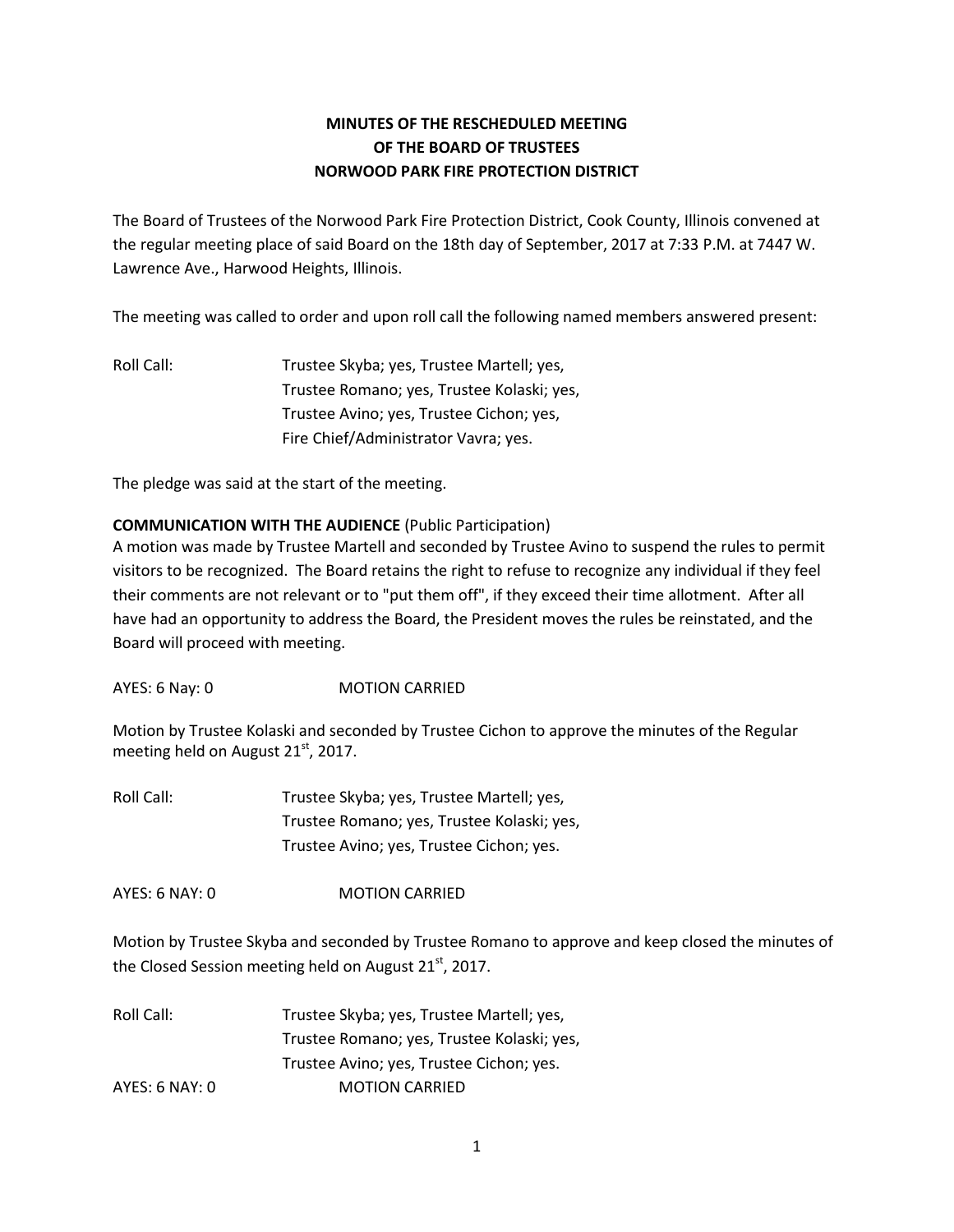Motion by Trustee Kolaski and seconded by Trustee Romano to approve the minutes of the Special meeting held on August 28<sup>th</sup>, 2017.

Roll Call: Trustee Skyba; yes, Trustee Martell; yes, Trustee Romano; yes, Trustee Kolaski; yes, Trustee Avino; yes, Trustee Cichon; yes.

AYES: 6 NAY: 0 MOTION CARRIED

Motion by Trustee Skyba and seconded by Trustee Avino to approve and keep closed the minutes of the Closed Session meeting held on August 28<sup>th</sup>, 2017.

Roll Call: Trustee Skyba; yes, Trustee Martell; yes, Trustee Romano; yes, Trustee Kolaski; yes, Trustee Avino; yes, Trustee Cichon; yes.

AYES: 6 NAY: 0 MOTION CARRIED

Motion by Trustee Romano and seconded by Trustee Martell to approve payment of all current disbursements in the amount of \$468,439.85.

Trustee Romano stated that it was higher than normal due to the two payouts of employees. Chief explained some of the higher bills that were paid.

| Roll Call: | Trustee Skyba; yes, Trustee Martell; yes,  |
|------------|--------------------------------------------|
|            | Trustee Romano; yes, Trustee Kolaski; yes, |
|            | Trustee Avino; yes, Trustee Cichon; yes.   |

AYES: 6 NAY: 0 MOTION CARRIED

#### **TREASURER'S REPORT**

Schedule of Assets (Arising from Cash Transactions) August  $31<sup>th</sup>$ , 2017

#### Assets

| Checking and money market accounts (interest rate-APY):      |              |
|--------------------------------------------------------------|--------------|
| Byline Bank checking #4303503 (0.046%)                       | 12.626.71    |
| Byline Bank money market #4303498                            | 1.196.597.87 |
| Byline Bank ambulance billing money market #4304492 (0.295%) | 739,625.62   |
| Byline Bank-Medical #1003102                                 | 3,467.31     |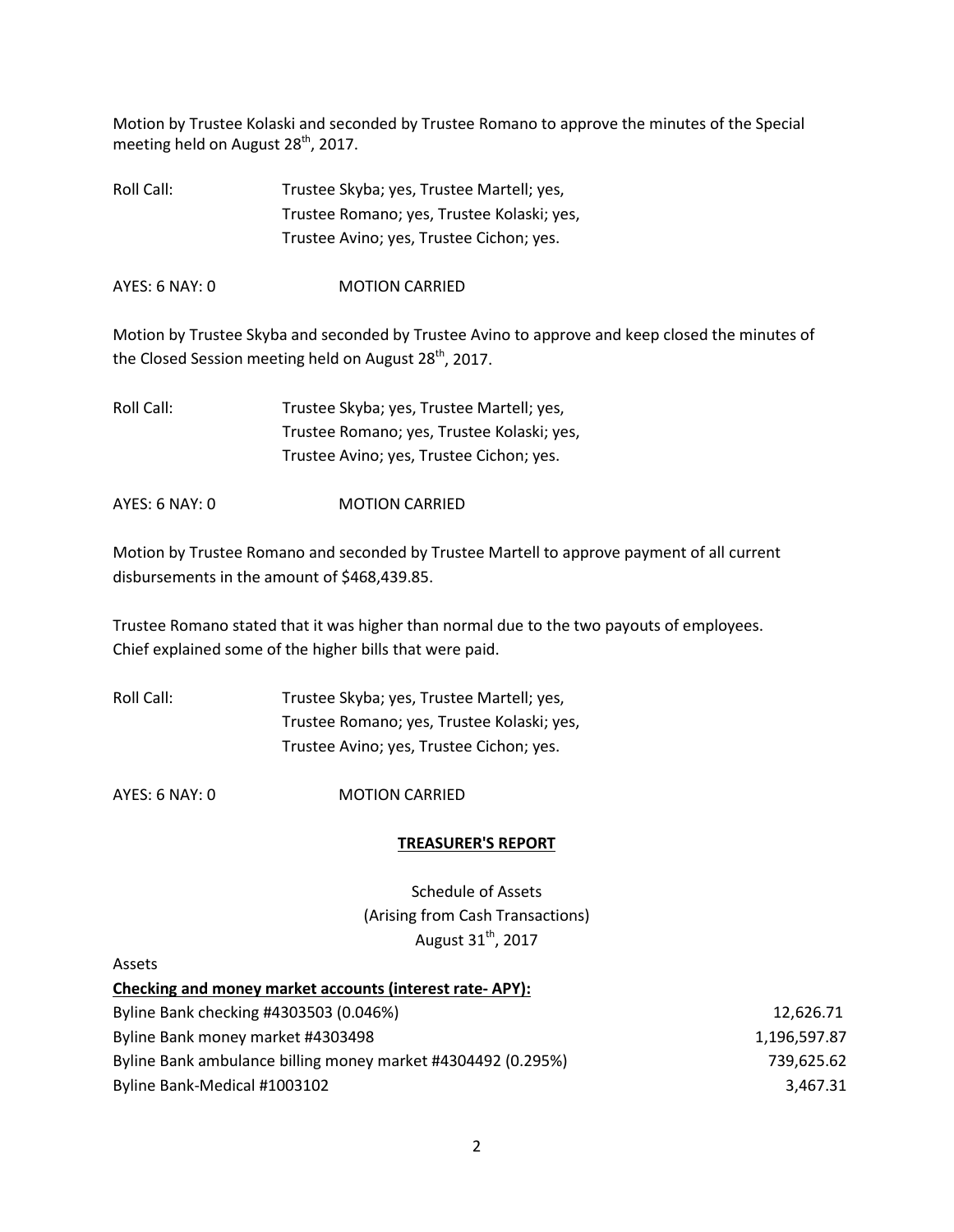| Byline Bank- FSA #9990034868                             | 2,349.15       |
|----------------------------------------------------------|----------------|
| Total checking and money market accounts                 | \$1,954,666.66 |
| Certificates of deposit (interest rate and maturity):    |                |
| Belmont Bank (1.25%, 09/10/18)                           | 639,403.52     |
| Belmont Bank (1.00% 08/05/18)                            | 128,875.01     |
| Belmont Bank (1.35% 06/23/18)                            | 434,178.81     |
| Belmont Bank (1.29%, 09/26/17)                           | 206,235.98     |
| Belmont Bank (1.00% 08/21/18)                            | 535,201.61     |
| Belmont Bank (1.00% 07/19/18)                            | 378,133.52     |
| Total certificates of deposit                            | \$2,322,028.45 |
| Total checking, money market and certificates of deposit | \$4,276,695.11 |

Motion by Trustee Skyba and seconded by Trustee Kolaski to approve the Treasurer's report as presented from the Financial Statement for August 2017.

Trustee Romano stated there is a CD maturing and we will need to get some quotes.

| Roll Call: | Trustee Skyba; yes, Trustee Martell; yes,  |
|------------|--------------------------------------------|
|            | Trustee Romano; yes, Trustee Kolaski; yes, |
|            | Trustee Avino; yes, Trustee Cichon; yes.   |

AYES: 6 NAY: 0 MOTION CARRIED

#### **Chiefs' Report:**

Chief Vavra included his report in Trustee's packet.

Chief stated that call trend continues to be monitored. We are slightly behind last year's numbers. We average about 9.15 calls a day. We use the Firehouse program to monitor calls. We are averaging approximately 75% EMS to 25% fire calls.

Date to remember – October  $7<sup>th</sup>$  is our Open House. We have been receiving phone calls asking about flu shots.

Last month we had some personnel changes with Deputy Chief Johnson retiring and Paul Kossifologos resigning.

We are continuing to look at cost saving options at the fire station; an example would be LED lighting.

Motion by Trustee Martell seconded by Trustee Cichon to approve the Chief's report for August 2017.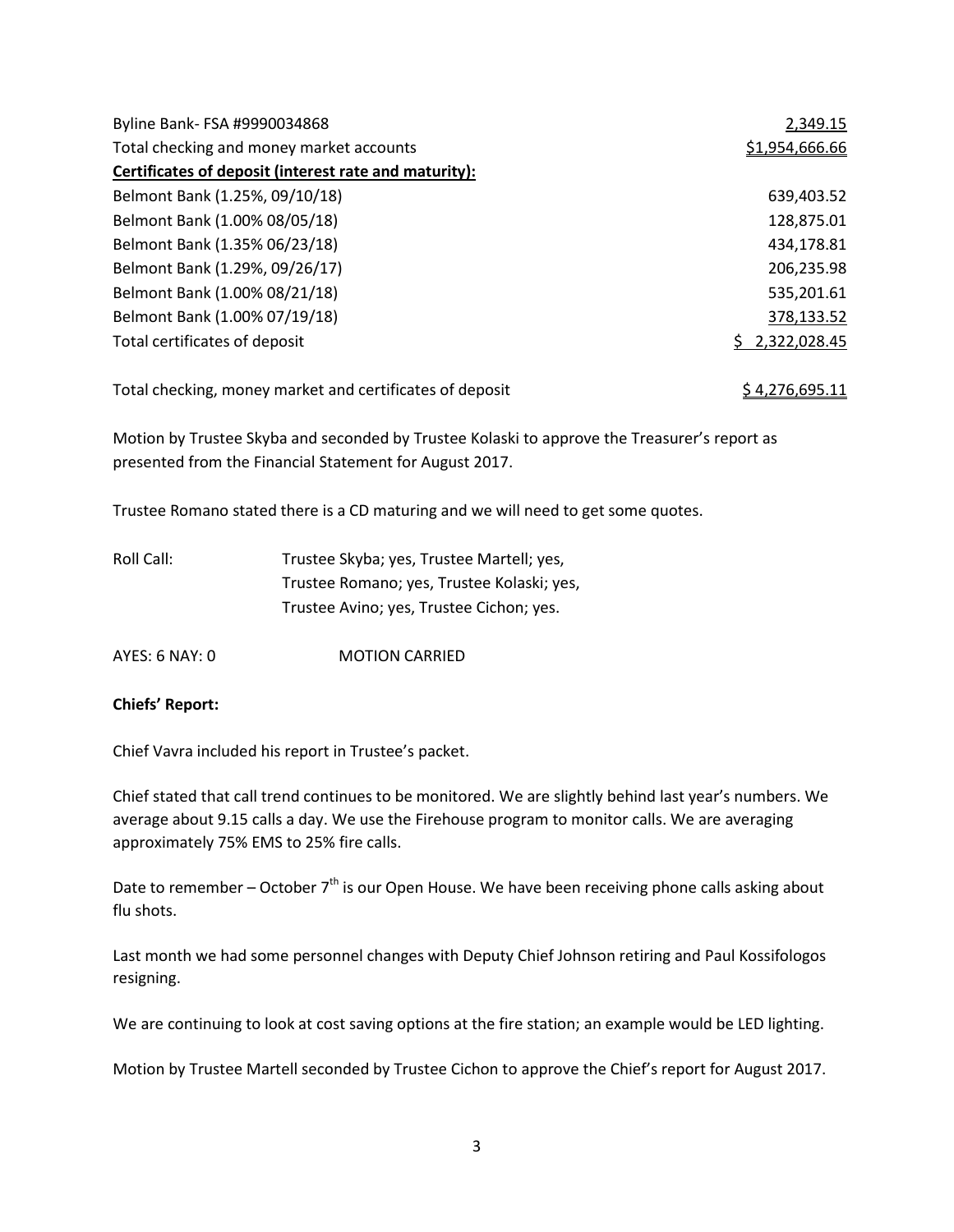#### AYES: 6 NAY: 0 MOTION CARRIED

**President's Report:** Trustee Martell stated he has nothing to report except that he feels that he has been working a lot with the newsletter and finances.

#### **Committee Reports:**

Finance & Information Technology Committee- Trustee Romano stated they had a meeting last week. The ambulance box proposals and the process were discussed and decided that since it is over \$20,000 it needs to be a sealed bid. The sealcoating of the parking lot received 3 bids and it is compliant with prevailing wage, it is on the agenda. The depreciation schedule was reviewed and there were some adjustments that needed to be made. The pension liability was reviewed with updated actuary results and based on mortality table we are going to levy \$1.353 which is a decrease from the \$1.6 million proposed using last year's mortality table. With the new evaluation, the pension fund is 47.2% funded. Annual audit is waiting on the final actuary report to be finalized.

Trustee Romano handed out a spreadsheet. He entered the forecasted and actual numbers going back 4 months and moving forward. The property tax money received was low. One reason is the increase in the pension contribution which decreases the operating fund. Another was an approximate \$200,000 adjustment the county says we have and finally the devaluation the district homeowners received from living in the flight paths of O'Hare Airport on their recent assessment. These three things would explain why we are lower than we have expected. Trustee Romano went on to explain that cash on hand (not including CDs), will be decreasing due to using more revenue than we are receiving. If things remain the same, we will run out of operating money by December2017/January 2018. We need to control costs or we will be using our reserves (CDs).

Trustee Martell stated that we will possibly having to look at the terms of CDs in the future, consider borrowing against the building, when purchasing new equipment we may need to take loans. This is different than how things were done in the past, but we will have to look at all our options.

Trustee Romano stated that borrowing against the building to pay expenses would never be made up and is not a good practice.

Tax payers do not want to have their taxes increased and hitting them again and again is not the answer. This is a last resort but the way referendums are trending it would not pass.

Chief stated that when he talked to a lady from the county, she stated the \$200,000 adjustment should not affect our levy amount which isn't sounding correct. Trustee Martell stated that EAV went up 18%. The Pension Fund received their full amount, which the District wanted to happen. It was decided that the CD that is maturing should get moved into the checking account and we do not need to get quotes.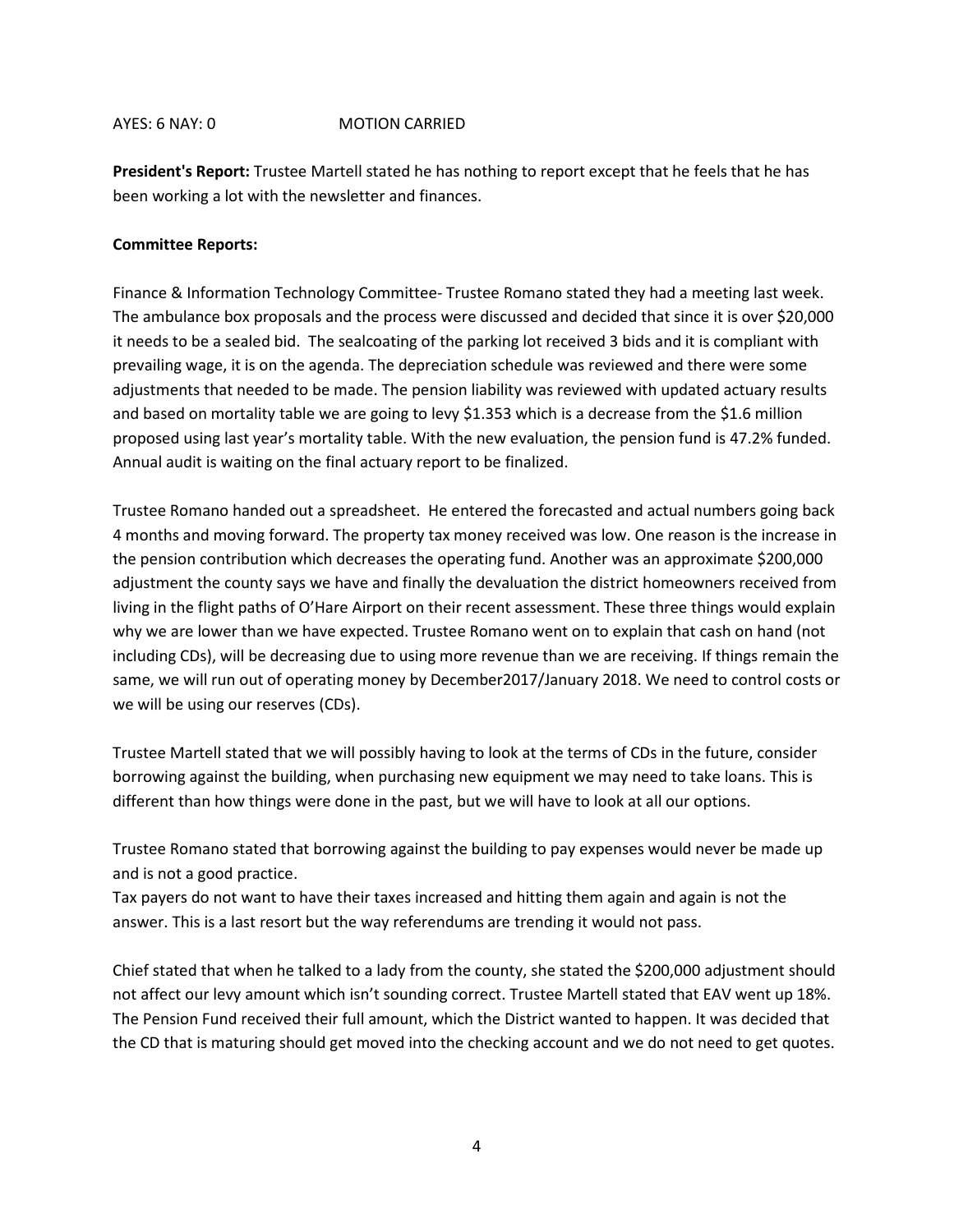Building and Equipment Committee- Trustee Martell stated that they could meet with 2 members until a new trustee is appointed, but Finance Committee handled the ambulance rebox.

Policy Committee- Trustee Kolaski stated they had a meeting and there were a number of items discussed. There are some items on the agenda for approval and others that will continue to be discussed. He thanked the Chief for the well run meeting that occurred that night.

Strategic Planning Committee- Trustee Martell stated he has nothing to report.

Human Capital Committee- Trustee Skyba stated they had a meeting and there is several projects in the works and will be discussing them further, thank you to the Chief and his help. It was a productive meeting.

Community Relations Committee-Trustee Avino stated they had a meeting and worked on the newsletter, brother fire department, social media, Halloween gift bags for the local schools and Open House.

Fire Commissioner & Pension Board Governance & Oversight Committee- Trustee Cichon stated the Commissioners have changed their meeting time to 7pm for the following year. Next year they will meet more frequently due to the entry level testing.

They will be using IO Solutions for the entry level testing and it is on the agenda. Discussion on education and adding points for residency. December  $16<sup>th</sup>$ , 2017 will be the written test. The list expires on March 2018 and by law you have to have it. Application will go live October 9<sup>th</sup>, 2017.

## **Old Business:**

Motion by Trustee Romano and seconded by Trustee Cichon to request sealed bids for Ambulance 106 Remount to be received by September 25<sup>th</sup>, 2017.

Roll Call: Trustee Skyba; yes, Trustee Martell; yes, Trustee Romano; yes, Trustee Kolaski; yes, Trustee Avino; yes, Trustee Cichon; yes.

AYES: 6 NAY: 0 MOTION CARRIED

Discussion on the expenditure and if this will be able to be done currently with the existing financial shortfall. Discussed possibly financing. Trustee Romano stated he would like to receive the sealed bids and can go from there.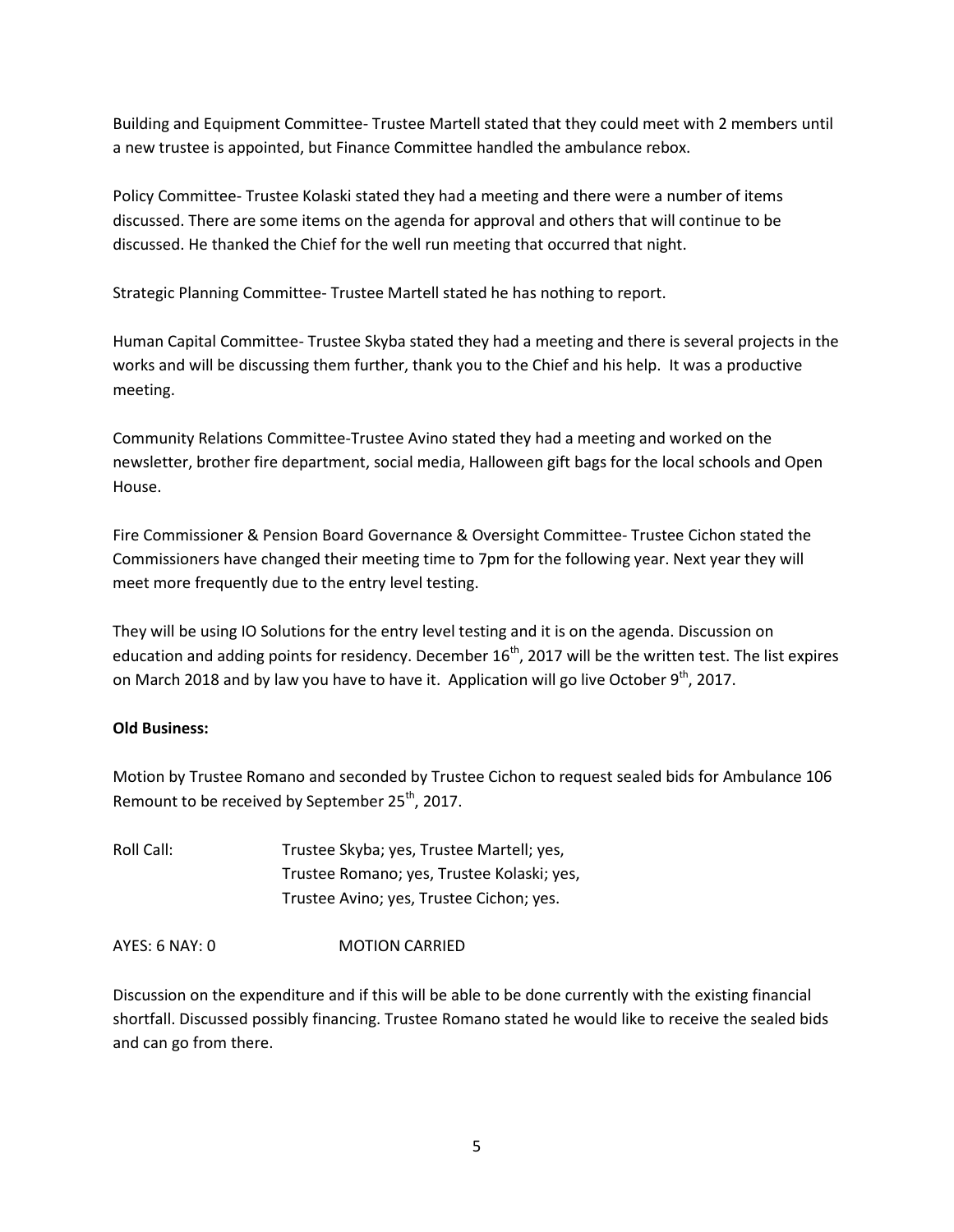#### **New Business**

Motion by Trustee Skyba and seconded by Trustee Cichon to approve sealcoating the parking lot at a cost of \$4,176.00 (Prevailing Wage) by DeMarr Sealcoating Inc.

Trustee Skyba asked if there were bids. Trustee Romano explained that this was reviewed in Finance Committee. Went through the quotes received and making sure prevailing wage was being paid.

| Roll Call: | Trustee Skyba; yes, Trustee Martell; yes,  |
|------------|--------------------------------------------|
|            | Trustee Romano; yes, Trustee Kolaski; yes, |
|            | Trustee Avino; yes, Trustee Cichon; yes.   |

AYES: 6 NAY: 0 MOTION CARRIED

Motion by Trustee Skyba and seconded by Trustee Martell to approve the purchase of replacement Hurst Tool battery from Air One at a cost of \$1,800.00.

Chief explained that the Hurst tool batteries are at end of life. There were 2 quotes because there are only 2 places where you can get them since you do not want to purchase them after market. This is for 4 batteries.

| Roll Call: | Trustee Skyba; yes, Trustee Martell; yes,  |
|------------|--------------------------------------------|
|            | Trustee Romano; yes, Trustee Kolaski; yes, |
|            | Trustee Avino; yes, Trustee Cichon; yes.   |

AYES: 6 NAY: 0 MOTION CARRIED

Motion by Trustee Martell and seconded by Trustee Kolaski to approve the purchase of a Buffalo Drive Station Duo-hard Drive from CDW-G at a cost of \$507.00.

Roll Call: Trustee Skyba; yes, Trustee Martell; yes, Trustee Romano; yes, Trustee Kolaski; yes, Trustee Avino; yes, Trustee Cichon; yes.

AYES: 6 NAY: 0 MOTION CARRIED

Motion by Trustee Romano and seconded by Trustee Avino to approve the Printing and Mailing of the Norwood Park Fire Protection September 2017 Newsletter through FCL Graphics at a cost not to exceed \$5,500.00.

Chief explained that we received 3 quotes. This includes mailing costs.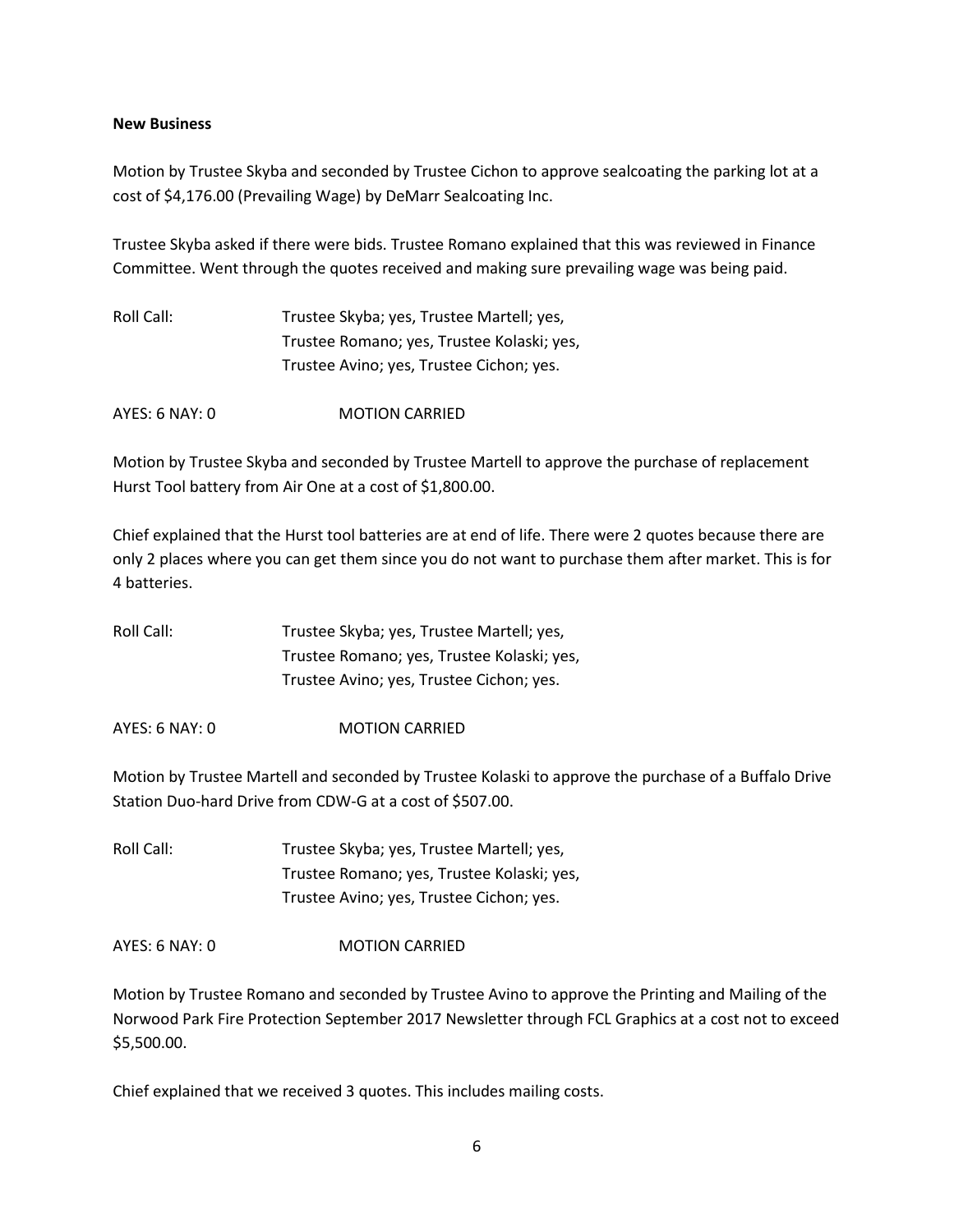| Roll Call: | Trustee Skyba; yes, Trustee Martell; yes,  |
|------------|--------------------------------------------|
|            | Trustee Romano; yes, Trustee Kolaski; yes, |
|            | Trustee Avino; yes, Trustee Cichon; yes.   |

AYES: 6 NAY: 0 MOTION CARRIED

Motion by Trustee Avino and seconded by Trustee Kolaski to approve the Norwood Park Fire Protection District Mission and Vision Statement.

| Roll Call: | Trustee Skyba; yes, Trustee Martell; yes,  |
|------------|--------------------------------------------|
|            | Trustee Romano; yes, Trustee Kolaski; yes, |
|            | Trustee Avino; yes, Trustee Cichon; yes.   |

AYES: 6 NAY: 0 MOTION CARRIED

Motion by Trustee Cichon and seconded by Trustee Skyba to approve the purchase of 2,500 Halloween Trick or Treat bags at a cost of \$0.36 each for a total cost of \$900.00 through Positive Promotion.

Chief stated that multiple quotes were not received; we could not find the same type of product. We have used this company many times before.

Roll Call: Trustee Skyba; yes, Trustee Martell; yes, Trustee Romano; yes, Trustee Kolaski; yes, Trustee Avino; yes, Trustee Cichon; yes.

AYES: 6 NAY: 0 MOTION CARRIED

Motion by Trustee Martell and seconded by Trustee Avino to approve the modification to #6.04 of the Norwood Park Fire Protection District Board of Trustee Policy Manual, increasing the maximum education reimbursement allowed not to exceed \$8,500 in any calendar year.

| Roll Call: | Trustee Skyba; yes, Trustee Martell; yes,  |
|------------|--------------------------------------------|
|            | Trustee Romano; yes, Trustee Kolaski; yes, |
|            | Trustee Avino; yes, Trustee Cichon; yes.   |

AYES: 6 NAY: 0 MOTION CARRIED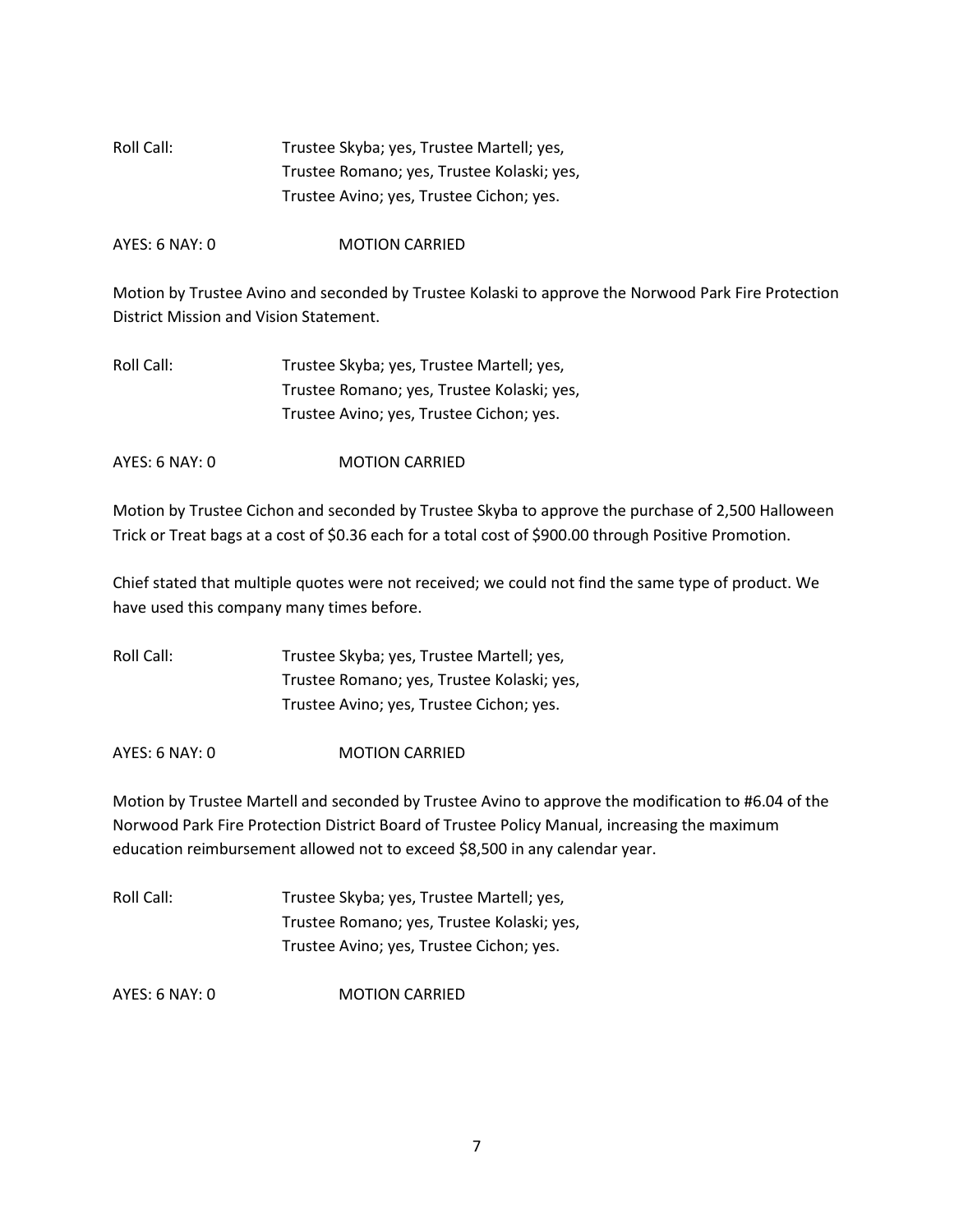Motion by Trustee Cichon and seconded by Trustee Kolaski to approve IO Solutions testing company to administer the upcoming entry level exam for firefighter.

Chief states this is for the March 2018 testing cycle. Which will begin October  $9<sup>th</sup>$ , 2017. Commissioners want to keep hands off approach to the testing.

| Roll Call: | Trustee Skyba; yes, Trustee Martell; yes,  |
|------------|--------------------------------------------|
|            | Trustee Romano; yes, Trustee Kolaski; yes, |
|            | Trustee Avino; yes, Trustee Cichon; yes.   |

AYES: 6 NAY: 0 MOTION CARRIED

Motion by Trustee Kolaski and seconded by Trustee Romano to approve the modification to #1.26 Purchasing, Section H, Number 2, of the Norwood Park Fire Protection District Board of Trustee Policy Manual decreasing purchases from \$5,000 to \$1,000.

Roll Call: Trustee Skyba; yes, Trustee Martell; yes, Trustee Romano; yes, Trustee Kolaski; yes, Trustee Avino; yes, Trustee Cichon; yes.

AYES: 6 NAY: 0 MOTION CARRIED

Motion by Trustee Kolaski and seconded by Trustee Romano to go into Closed Session Pursuant to Section (2)(c)(1) of the Open Meetings Act (to discuss the appointment, employment, compensation, discipline, performance or dismissal of specific employees of the public body); and/or section (2)(c)(11) of the Act (pending, probable or imminent litigation) and 5 ILCS 120/2(c)(3) Selection of a person to fill a public office and approval or review of public disclosure (ILCS 120/20(c)(21)).

Roll Call: Trustee Skyba; yes, Trustee Martell; yes, Trustee Romano; yes, Trustee Kolaski; yes, Trustee Avino; yes, Trustee Cichon; yes.

AYES: 6 NAY: 0 MOTION CARRIED

Went in Closed Session at 8:38 PM

Returned from Closed Session at 9:45 PM, no decision made, no votes taken.

Roll Call: Trustee Skyba; yes, Trustee Martell; yes, Trustee Romano; yes, Trustee Kolaski; yes,